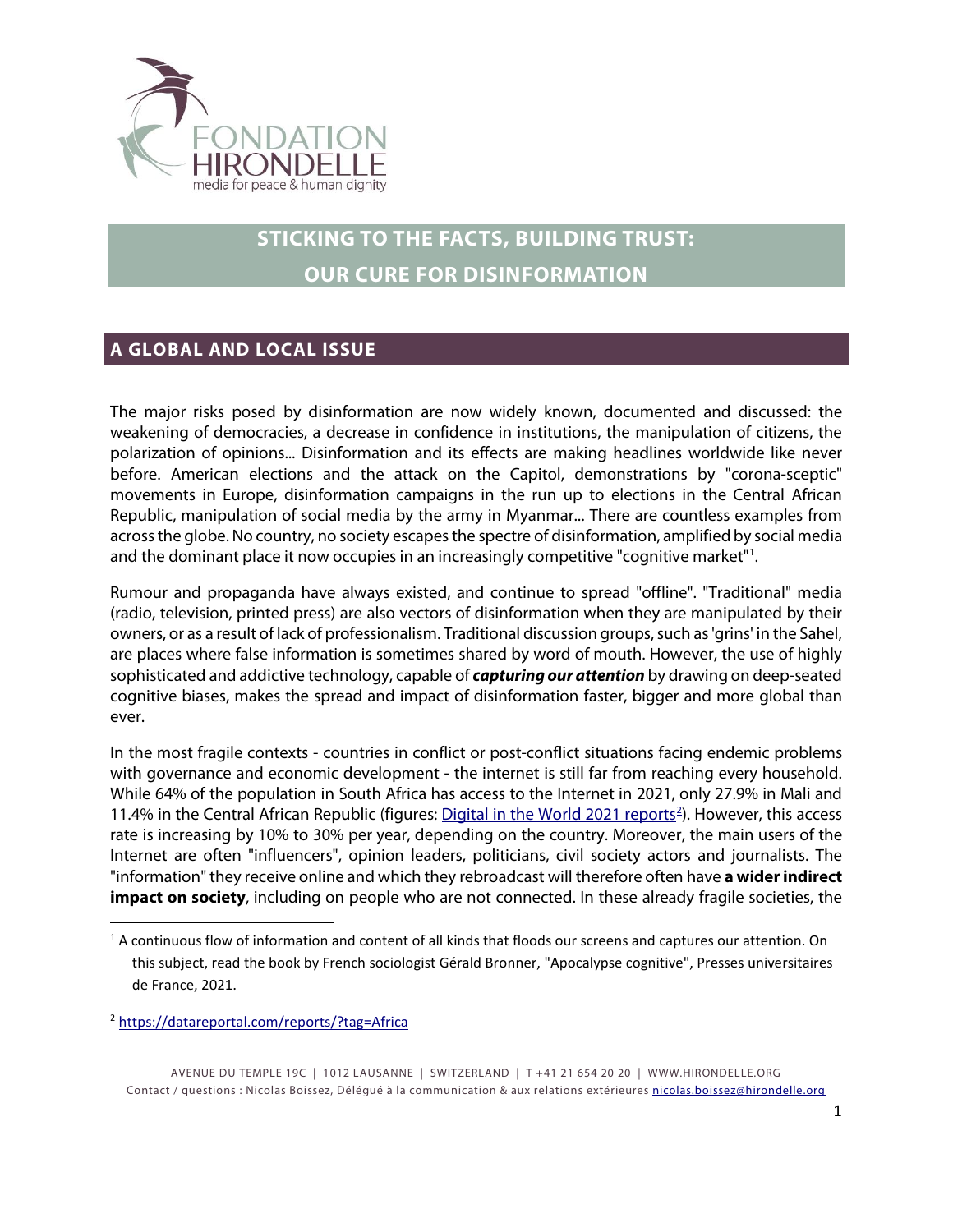

mass dissemination of false information can be *a serious aggravating influence*, triggering fresh violence or impeding the resolution of existing conflicts. Disinformation can also hamper the work of international actors involved in peace-building, public health, or humanitarian response.

### **OUR APPROACH**

Fondation Hirondelle's approach to disinformation centres on the fundamental principles of journalism and on the lessons learned from over 25 years of applying these principles in highly fragile contexts, where access to reliable information for the majority is not a given, and where rumours, hate speech and propaganda undermine peace building and development.

Our response to disinformation is based on **two complementary axes: sticking to the facts and building trust.**

#### STICKING TO THE FACTS

- INDEPENDENCE: *Editorial independence* is essential for ensuring the fairest possible treatment of facts. Whether the owner of a media organisation is the state, a business-owner, or an association, it is important to guarantee the independence of the work of journalists. This independence must be asserted and protected by guidelines, codes, charters, and by the daily application of good practice to avoid interference between the management of the media and the editorial staff. *Read, for example[, the charter for radio stations in Mali](https://www.hirondelle.org/pdfviewer/?lang=fr&id=437)[3](#page-1-0) , adopted in February 2021 in Bamako by the High Authority for Communication and the Union of Free Radios and Televisions of Mali, and inspired by Studio Tamani, Fondation Hirondelle'sradio programme in Mali.*
- RELIABILITY: The production of factual, reliable information depends on access to legitimate, verified *sources*. This access is often complicated or even prevented by governments, administrations or companies, especially regarding sensitive subjects, in conflict situations or under undemocratic regimes. Knowing how *to identify reliable sources* is all the more crucial for journalists in these situations. *[Watch our video "masterclass in journalism"](https://www.hirondelle.org/en/masterclasses-the-basics/1283-guillaume-daudin-the-handling-of-sources) [4](#page-1-1) , on the treatment of sources, with Guillaume Daudin, journalist at Agence France Presse.*
- REACTIVITY: Stories must be reported on when and where they are happening. Journalists must be able to operate in the field, reaching the scene quickly when something happens, in order to

AVENUE DU TEMPLE 19C | 1012 LAUSANNE | SWITZERLAND | T +41 21 654 20 20 | [WWW.HIRONDELLE.ORG](http://www.hirondelle.org/) Contact / questions : Nicolas Boissez, Délégué à la communication & aux relations extérieures [nicolas.boissez@hirondelle.org](mailto:nicolas.boissez@hirondelle.org)

<span id="page-1-0"></span> <sup>3</sup> <https://www.hirondelle.org/pdfviewer/?lang=fr&id=437>

<span id="page-1-1"></span><sup>4</sup> <https://www.hirondelle.org/en/masterclasses-the-basics/1283-guillaume-daudin-the-handling-of-sources>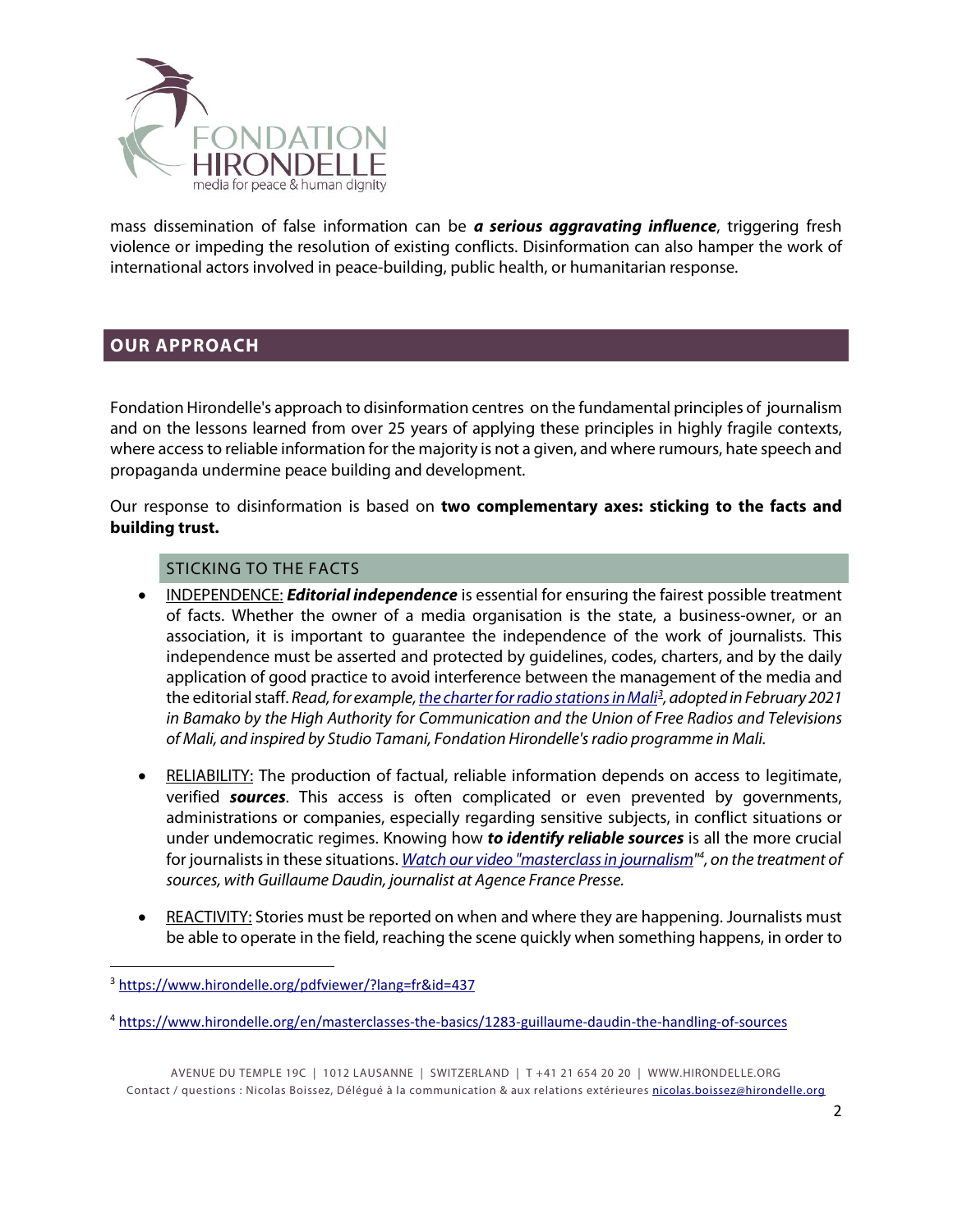

meet the information needs of the population, and to limit the space for rumours – in the absence of factual, verified and reliable information, rumours quickly *fill the void<sup>[5](#page-2-0)</sup>*.

- PROPORTION: An on-the-ground approach to journalism helps ensure that news coverage *addresses the real concerns of audiences* and treats issues in a way that is proportionate to people's priorities and everyday realities, thus *avoiding the imposition of outside agendas*. Misinformation must also be treated with a sense of proportion: placing too much emphasis on false rumours can contribute to their spread.
- CLARITY: It is critical to acknowledge the distinction between what is fact and what is opinion. This is what enables a news organisation to retain credibility in the eyes of the public. The role of a journalist is not to share their personal views, but to deal with facts and explain them as objectively and clearly as possible. Opinions of interlocutors should be presented as such. **The blurring of lines between, on the one hand, factuality** (whose sole purpose is to reflect reality as closely as possible by presenting facts) **and on the other hand, campaigning, public relations or messaging** (whose aim is to persuade) **is also counterproductive** to efforts to combat disinformation. Media who merge fact-based content with messaging campaigns (institutional, health, commercial, political...), without making a clear distinction between the two, risk undermining trust in their journalistic content.

CONDITIONS: The act of identifying and effectively communicating facts is not a simple task, *it is a profession - that of a journalist*. This a profession that must be learned. It requires *training, technical and financial resources, and time*. Journalists who are poorly trained or poorly paid are more likely to deliver a poor handling and reporting of the facts. Such journalists can then become vectors of mis- or disinformation themselves, and lose the public's trust, at the risk that audiences no longer distinguish between providers of information and providers of disinformation.

To ensure that factual information processed by journalists reaches the public, the public must have *access to credible and professional news media*. This access must be easy and must be *free orlow cost*, in order to reach the greatest number of people, especially the poorest. Traditional media, such as radio, thus remain effective vectors, alongside or in combination with online and social media broadcasting. These media must have the technical, human and financial means to ensure the production and dissemination of their information.

<span id="page-2-0"></span><sup>&</sup>lt;sup>5</sup> This lack of information, which encourages the spread of rumours, is all the more dangerous and damaging in fragile and conflictual contexts. Read Marie-Soleil Frère & Anke Fiedler : *Balancing Plausible Lies and False Truths, Perception and evaluation of the local and Global News, Coverage of Conflicts in the DRC*, in Romy Fröhlich, (Ed.), Media in war and armed conflict: The dynamics of conflict news production and dissemination (2018) London, New York: Routledge. pp. 271-284

AVENUE DU TEMPLE 19C | 1012 LAUSANNE | SWITZERLAND | T +41 21 654 20 20 | [WWW.HIRONDELLE.ORG](http://www.hirondelle.org/) Contact / questions : Nicolas Boissez, Délégué à la communication & aux relations extérieures [nicolas.boissez@hirondelle.org](mailto:nicolas.boissez@hirondelle.org)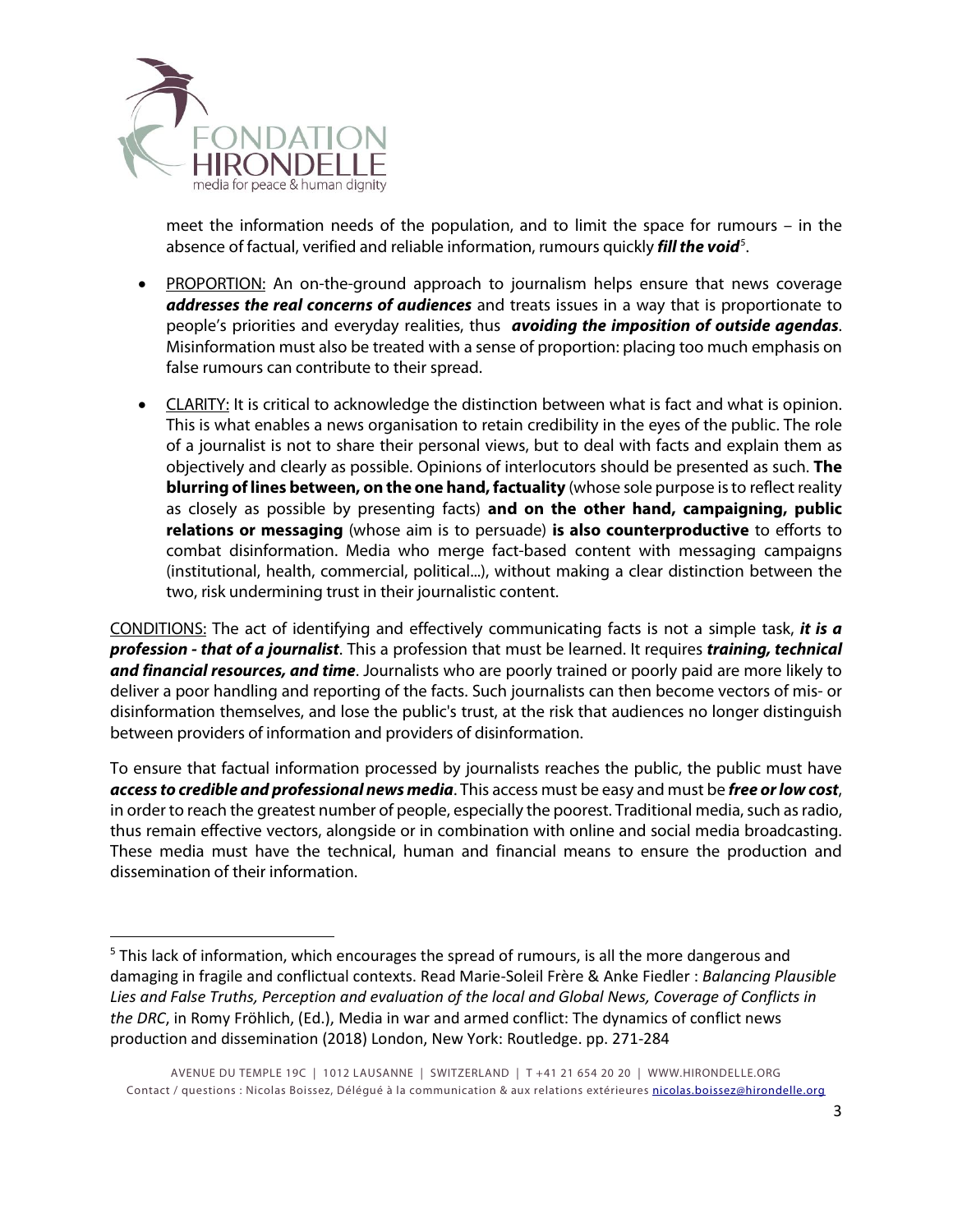

#### BUILDING TRUST

- PROXIMITY: Trust is built on *relationships of proximity*. This is not just about geographical proximity, it is also about speaking to people in their own languages, about addressing issues that concern them directly in a way that is easily understandable to them, via accessible media and in formats that speak to them and engage them. Those media that are close to their audience can serve as *catalysts for social empathy*, countering the effects of divisive discourses, 'echo chambers' and disinformation bubbles that isolate rather than unite people.
- INCLUSIVITY: Those media that offer *inclusive and balanced dialogue programmes*, bringing together different fields of opinion and components of the society that they address, are more likely to be trusted, because each and every person feels that their voice and needs are being heard and taken into account.
- SINCERITY: Trust requires *sincerity*: not hiding the things that are wrong, not minimising problems (nor giving them undue importance), daring to take on even the most sensitive subjects, in order to provide an honest treatment of the facts.
- TRANSPARENCY: For the public to embrace fact-based content, the media supplying it must be perceived as *credible and impartial*. There is no such thing as absolute impartiality or objectivity. It is a question of striving for this with honesty, by *telling the public in a clear and transparent way who we are*: who owns the media, who financesit, what its editorial line is; and for journalists to explain how they work, who they are, how they process information, and how they strive to remain impartial. *See, for example, the normative work of the [Journalism Trust](https://jti-rsf.org/fileadmin/Redaktion/documents/CWA17493.pdf)  [Initiative](https://jti-rsf.org/fileadmin/Redaktion/documents/CWA17493.pdf)[6](#page-3-0)* .
- LISTENING: In order to build trust with audiences, media organisations need *to listen to them*: they must consult audiences to understand their needs, priorities, expectations and opinions on their programmes, in order to be able to serve them better. The creation of processes to monitor discussions and discourse online and offline is required to better understand audiences and the disinformation they are confronted with. To do this, media must *partner with researchers and experts* who can help them develop *new monitoring tools* to identify the vectors and subjects of disinformation. *Read for example th[e study on the sources and circulation of information in North](https://www.hirondelle.org/pdfviewer/?lang=fr&id=316)  [Kivu, DRC](https://www.hirondelle.org/pdfviewer/?lang=fr&id=316)[7](#page-3-1) , conducted in 2019 by a consortium composed of Fondation Hirondelle, the British thinktank DEMOS, the Harvard Humanitarian Initiative and the Congolese Institute for Research and Development and Strategic Studies.*

<span id="page-3-0"></span><sup>&</sup>lt;sup>6</sup> <https://jti-rsf.org/fileadmin/Redaktion/documents/CWA17493.pdf>; [https://jti-rsf.org](https://jti-rsf.org/)

<span id="page-3-1"></span><sup>7</sup> <https://www.hirondelle.org/pdfviewer/?lang=fr&id=316>

AVENUE DU TEMPLE 19C | 1012 LAUSANNE | SWITZERLAND | T +41 21 654 20 20 | [WWW.HIRONDELLE.ORG](http://www.hirondelle.org/) Contact / questions : Nicolas Boissez, Délégué à la communication & aux relations extérieures [nicolas.boissez@hirondelle.org](mailto:nicolas.boissez@hirondelle.org)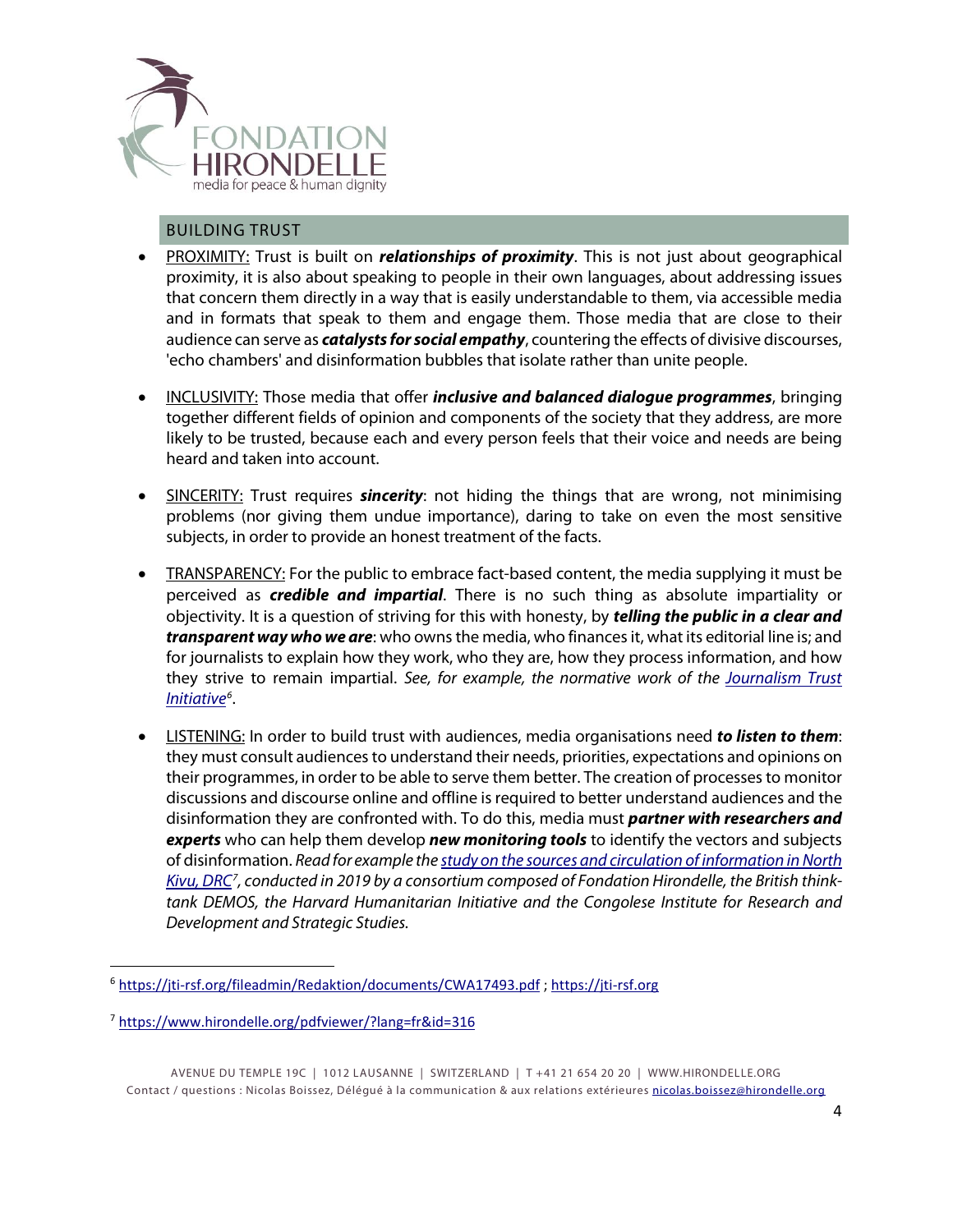

CONDITIONS: Education about *the way information is processed, shared and consumed (referred to as "media literacy")* is also required to help re-establish trust between the media and the public. This does not entail journalists preaching or justifying themselves, but rather giving people the tools to question how and from where they get their information, so that we can all take a step back from our cognitive biases, from the tricks our brains play on us. In order to be credible and to be heard, journalists themselves must know how to question themselves, and sometimes they must share their own doubts - and even their mistakes - with the public. Media literacy programmes can be produced and broadcast by the media themselves and/or in partnerships with universities, researchers and other civil society actors. *See for exampl[e our series of video masterclassesi](https://www.hirondelle.org/en/masterclasses)n journalism*.

# **THE CHALLENGES**

- In the global battle for our attention, "fake news", rumours, divisive messages, and entertaining and banal videos (disinformation often looks entertaining) have *a considerable cognitive advantage over factual information*, and we must use our ability to reason, think and question. A major challenge for news media worldwide is *to capture the public's attention*, competing with the 'candy' of simplistic, rewarding, amusing or shocking content that floods our news feeds and web pages<sup>[8](#page-4-0)</sup>.
- Rumours have always existed, and they also circulate "offline", by word of mouth. But the mass of disinformation on social media can cause even greater damage, as it often appears very convincing thanks to *the sophisticated means technology employed*: Deep-fake videos, highlyconvincing fake press releases, conspiracy-theory-based documentaries produced with resources equivalent to those of mainstream television channels... It is sometimes difficult to distinguish "fake news" from real information.
- This battle for the public's attention also has *a financial dimension*. The economic model of social media is based on content that is likely to generate a maximum number of "clicks" and easily capture our attention. Gratifying content that traps us in information bubbles ("echo chambers"), and divisive content that makes us react, have a competitive advantage and circulate more widely. Moreover, these digital platforms (such as Google and Facebook) are absorbing advertising revenues, thus depriving the news media of vital sources of income. This is occurring when the business models of news media have already long been in crisis.

<span id="page-4-0"></span> <sup>8</sup> Cf. Gérald Bronner, « Apocalypse cognitive », Presses universitaires de France, 2021

AVENUE DU TEMPLE 19C | 1012 LAUSANNE | SWITZERLAND | T +41 21 654 20 20 | [WWW.HIRONDELLE.ORG](http://www.hirondelle.org/) Contact / questions : Nicolas Boissez, Délégué à la communication & aux relations extérieures [nicolas.boissez@hirondelle.org](mailto:nicolas.boissez@hirondelle.org)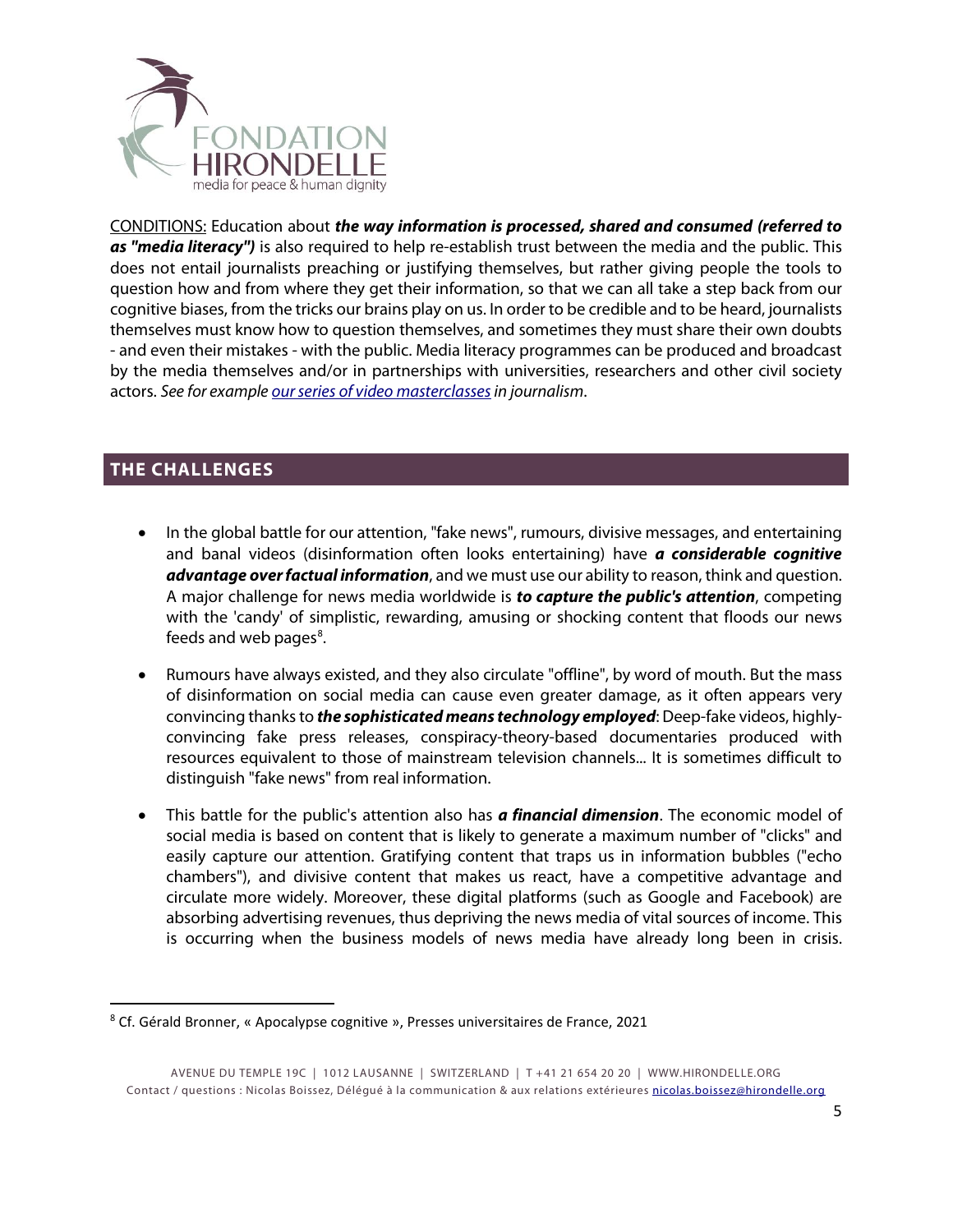

Economically fragile media, with fewer journalists and less capacity to process information, are less able to respond to disinformation and are more vulnerable to partial interests.

- The *monitoring of disinformation* is hindered by the reluctance of social network platforms and owners to reveal the workings of their successful algorithms. This monitoring is even more difficult on popular mobile messaging applications, such as WhatsApp, where the spread of disinformation is massive but very difficult to identify at the time, including for ethical reasons of access to private groups (a textbook example of this flood of false information on messaging apps occurred in Brazil during the election of Jair Bolsonaro, and also more recently during numerous elections in Africa, such as in Niger or the Central African Republic at the end of 2020).
- There are *many actors involved* in the spread of mis- and disinformation: governments, political parties, companies, religious groups, armed groups, associations, media, bloggers, singers, actors, celebrities and ordinary citizens. This is why media literacy efforts should be aimed at all categories of the population, and not only, for example, at young people (*[a study carried out on](https://advances.sciencemag.org/content/5/1/eaau4586)  [the 2016 American election campaign](https://advances.sciencemag.org/content/5/1/eaau4586)[9](#page-5-0) showed that people over 65 years old had shared much more false information than young people under 30*).

<span id="page-5-0"></span> <sup>9</sup> <https://advances.sciencemag.org/content/5/1/eaau4586>

AVENUE DU TEMPLE 19C | 1012 LAUSANNE | SWITZERLAND | T +41 21 654 20 20 | [WWW.HIRONDELLE.ORG](http://www.hirondelle.org/) Contact / questions : Nicolas Boissez, Délégué à la communication & aux relations extérieures [nicolas.boissez@hirondelle.org](mailto:nicolas.boissez@hirondelle.org)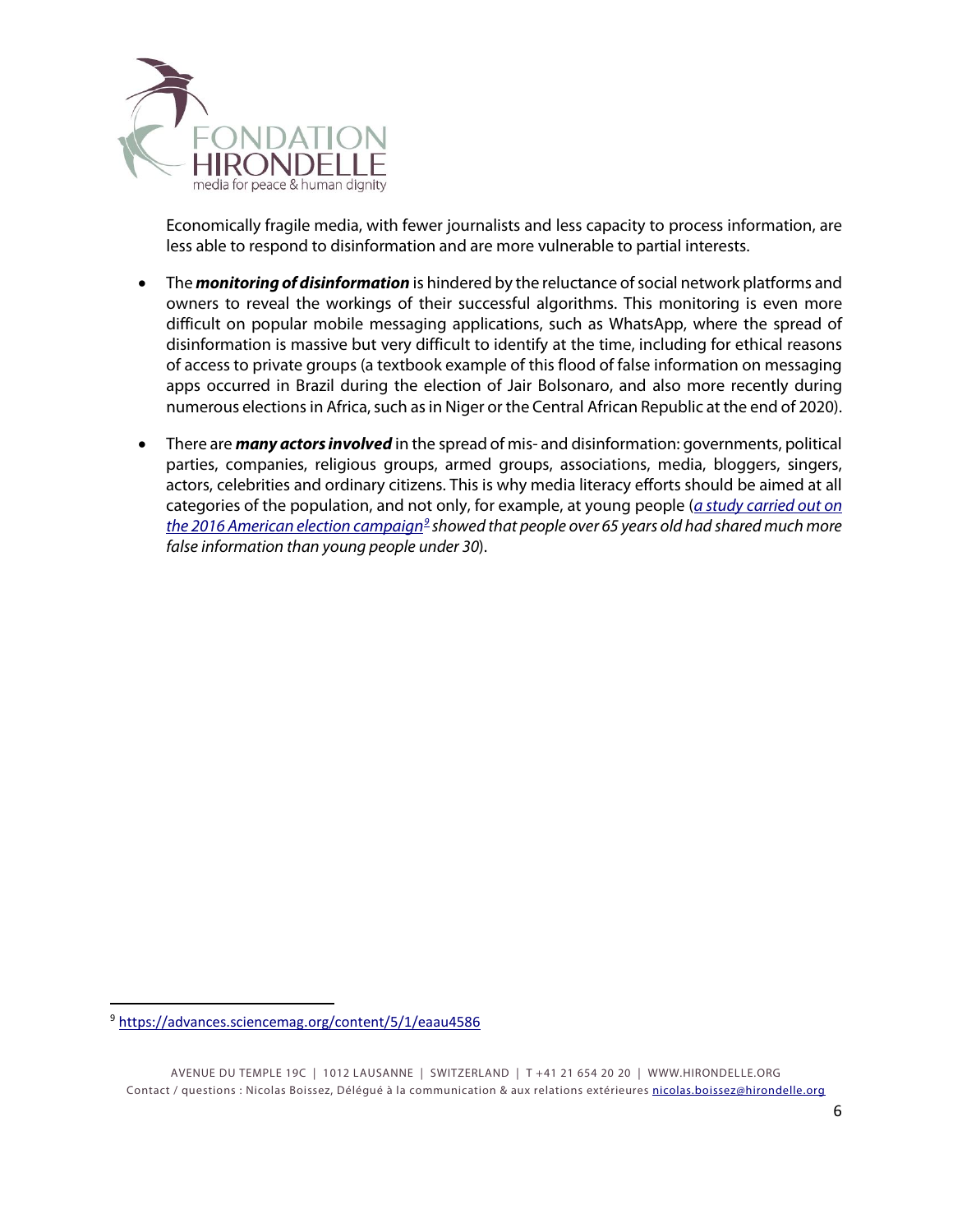

## **VICIOUS CYCLE OR VIRTUOUS CYCLE**



AVENUE DU TEMPLE 19C | 1012 LAUSANNE | SWITZERLAND | T +41 21 654 20 20 | [WWW.HIRONDELLE.ORG](http://www.hirondelle.org/) Contact / questions : Nicolas Boissez, Délégué à la communication & aux relations extérieures [nicolas.boissez@hirondelle.org](mailto:nicolas.boissez@hirondelle.org)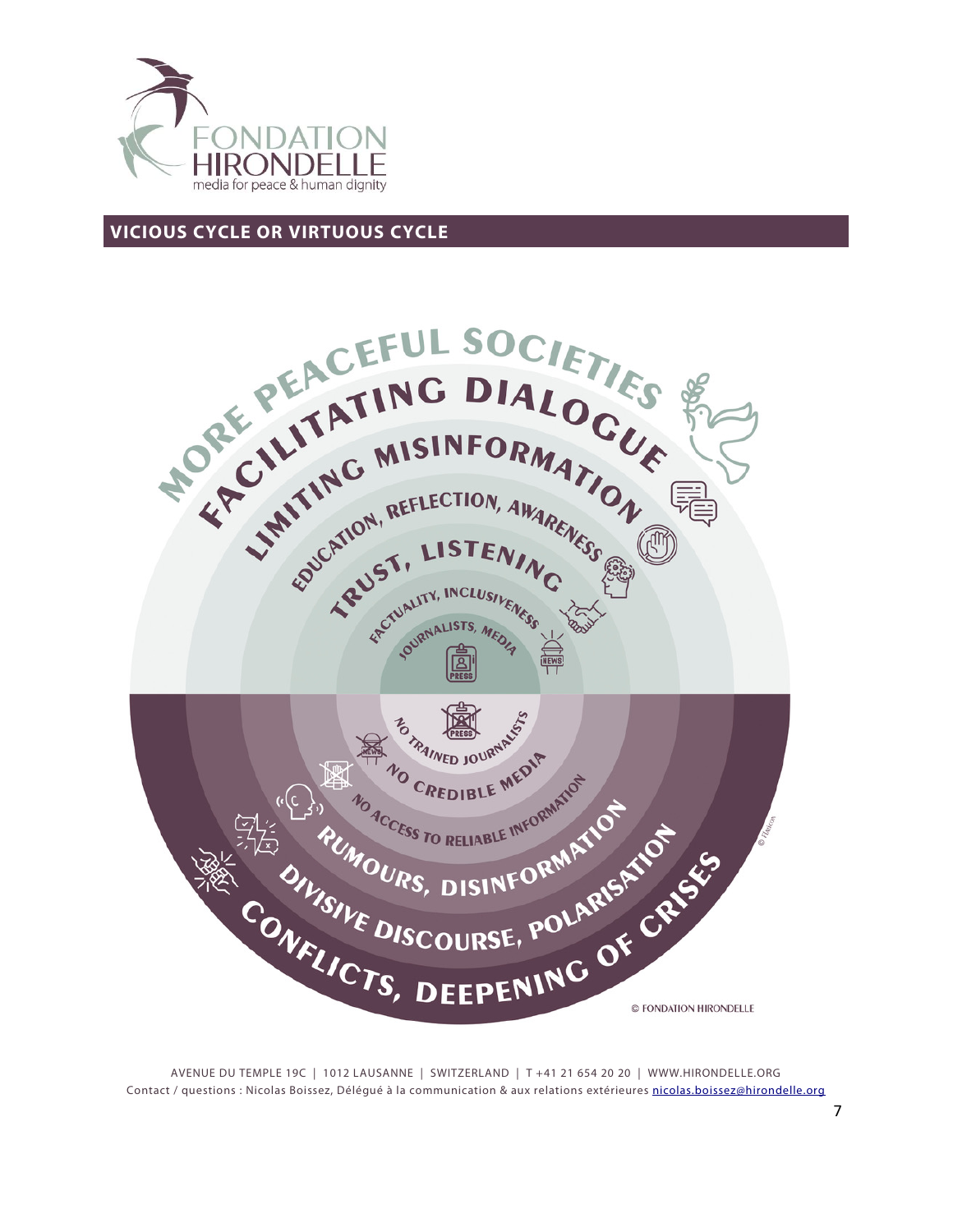

## **RECOMMENDATIONS**

To governments and development aid donors:

- **Avoid confusing strategic communication efforts** (which may be legitimate, and even in the public interest, for example in the context of the fight against the pandemic) **with support for news media**. Blurring these lines risks damaging the media's credibility, undermining audience trust, and thus the impact of the information that media share
- **Support local news media**, to avoid a 'vacuum' of reliable information for the populations that need it most, in environments where access to information is not a given for the majority
- **Support the training of journalists** so that they are able to provide quality work that ensures greater credibility of information and the ability to debunk rumours
- **Support media literacy programmes**, so that citizens are equipped with the tools and critical reflexes on the information they receive, are aware of their own cognitive biases and how these can be exploited by (dis)information outlets, and are able to distinguish between information and disinformation
- **Support research programmes and monitoring efforts** on disinformation and the role of public service media
- **Support local institutions to adopt regulatory frameworks** that respect media independence and promote access to public information

To policy makers and institutions:

- **Do not disseminate incorrect or approximate information**, as this damages the credibility of your institution and those who relay your official message
- **Do not confuse** the dissemination of public service messages with the promotion of your policies
- **Do not confuse public service media with state media**
- **Respect the independence** of the media, both public and private
- **Ensure the adoption/evolution of regulatory frameworks** that respect the independence of the media and promote their access to public information
- **Ensure access and rapid response** to journalists so that they can carry out their work and respond quickly to legitimate public concerns
- **Avoid categorising verified information as "false"**; avoid discrediting the work of journalists and news media